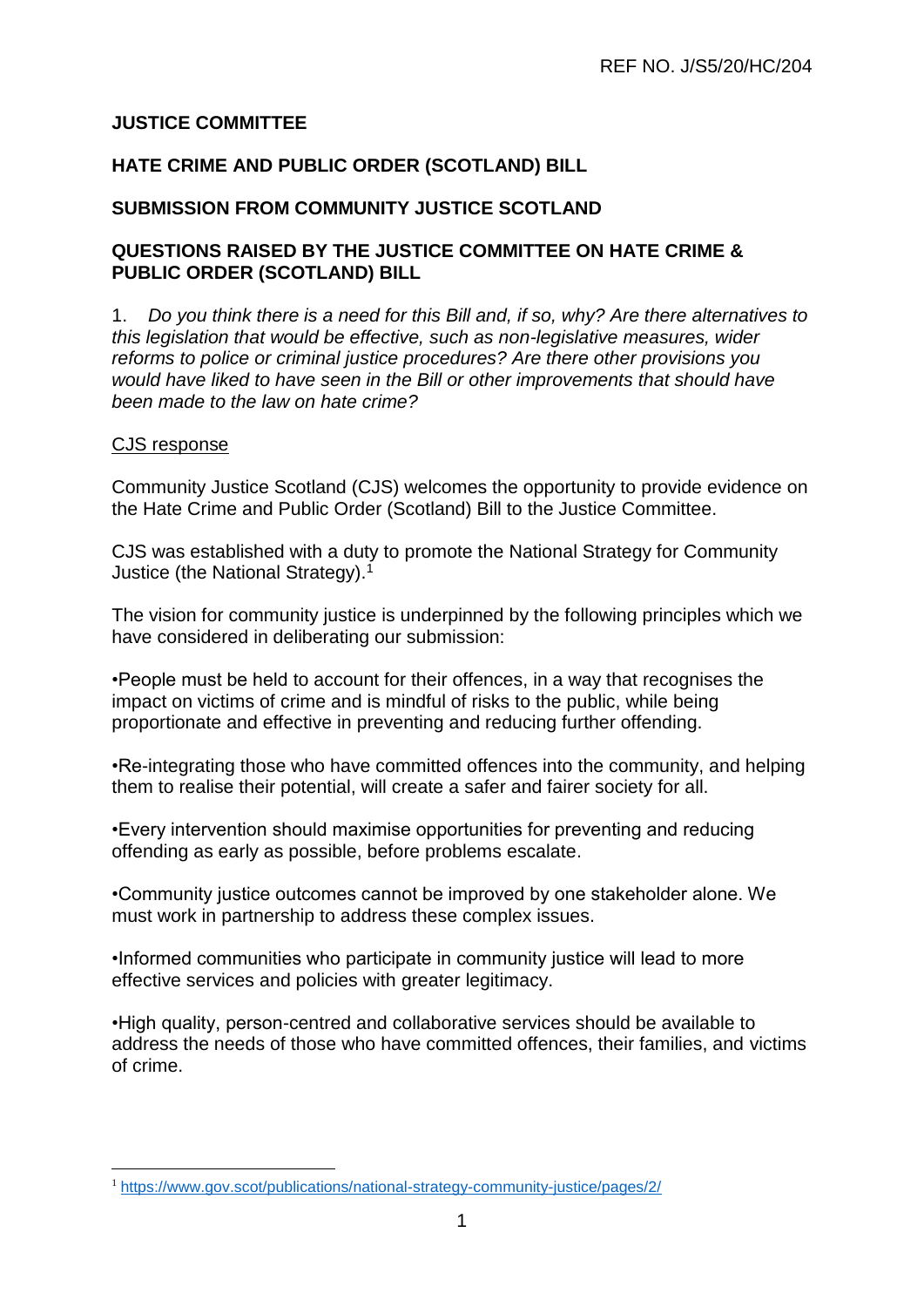The National Strategy focuses on the achievement of better outcomes for people who come into contact with the justice system. We recognise the impact of hate crime and the harm that it brings to individuals and communities.

The policy intent of the Bill as outlined in the Policy Memorandum is a commitment to tackling hate crime and prejudice in Scotland. The rationale is that criminalisation will be effective in changing such hateful behaviours. We are of the view that in addition to any consideration to criminal proceedings as a result of hate crime, supporting measures must also be introduced to foster greater community cohesion. Research on Hate Crime: Causes, Motivations and Effective interventions for Criminal Justice Social Work<sup>2</sup> highlights 'what works' in addressing the causes of hate crime. This includes incorporation of cultural/diversity awareness raising, reflecting on attitudes/beliefs and acknowledging the impact of hate crime on victims and communities through use of mechanisms such as diversion from prosecution and restorative justice approaches.

As an alternative to Police Fixed Penalty Notices, police officers are able to refer individuals into an available support service to address the causal factors for their offending, at the point of first engagement. Successful completion of such a diversion could be reported to Police by the service identified, and onward referral supported into universal services where required. Offences motivated by hate could also be in scope here depending on the circumstances of the individual case, and in line with a person-centred approach to achieving rehabilitation.

CJS strongly advocates a restorative approach to hate crime<sup>3</sup>. This would assist with tackling the harms caused by hate in all its manifestations rather than solely focussing on punishment of the symptoms. This aligns with the Christie <sup>4</sup> principles of prevention and early intervention as well as the 2018 Council of Europe Recommendation concerning restorative justice in criminal matters<sup>5</sup>. We would strongly support the introduction of restorative justice approaches which could lead to better outcomes for perpetrators, victims and communities, specifically addressing the needs of the victim and leading to a potential reduction in offending. Such an approach has worked well in relation to young people under 18 within the framework of Early and Effective Intervention<sup>6</sup>.

<u>.</u>

<sup>2</sup> Rania Hamad, Hate Crime: Causes, Motivations and Effective Interventions for Criminal Justice Social Work, Centre for Youth & Criminal Justice, University of Edinburgh, City of Edinburgh Council, June 2017 <https://cycj.org.uk/wp-content/uploads/2017/06/Hate-Crime-causes-and-motivations.pdf>

<sup>&</sup>lt;sup>3</sup> 'Whole School Restorative Justice and Liberatory Practice: Oakland's Journey' by Fania Davis [https://www.ousd.org/cms/lib07/CA01001176/Centricity/Domain/134/Exec\\_Summary\\_OUSD\\_RJReport\\_2014.](https://www.ousd.org/cms/lib07/CA01001176/Centricity/Domain/134/Exec_Summary_OUSD_RJReport_2014.pdf) [pdf](https://www.ousd.org/cms/lib07/CA01001176/Centricity/Domain/134/Exec_Summary_OUSD_RJReport_2014.pdf)

<sup>&#</sup>x27;Relational leadership: a restorative response to racism and inequity' by Kevin Reade [https://nsadvocate.org/2019/08/02/relational-leadership-a-restorative-response-to-racism-and-inequity-at](https://nsadvocate.org/2019/08/02/relational-leadership-a-restorative-response-to-racism-and-inequity-at-halifax-fire/)[halifax-fire/](https://nsadvocate.org/2019/08/02/relational-leadership-a-restorative-response-to-racism-and-inequity-at-halifax-fire/)

<sup>&</sup>lt;sup>4</sup> Christie Commission on the future delivery of public services, June 2011

<https://www.gov.scot/publications/commission-future-delivery-public-services/pages/4/>

<sup>5</sup> [https://www.euforumrj.org/sites/default/files/2020-01/pb\\_on\\_coe\\_rec\\_general.pdf](https://www.euforumrj.org/sites/default/files/2020-01/pb_on_coe_rec_general.pdf)

The 2018 Council of Europe Recommendation concerning restorative justice in criminal matters

<sup>6</sup> <https://www.cycj.org.uk/themes/early-intervention/> Centre for Youth & Criminal Justice, University of Strathclyde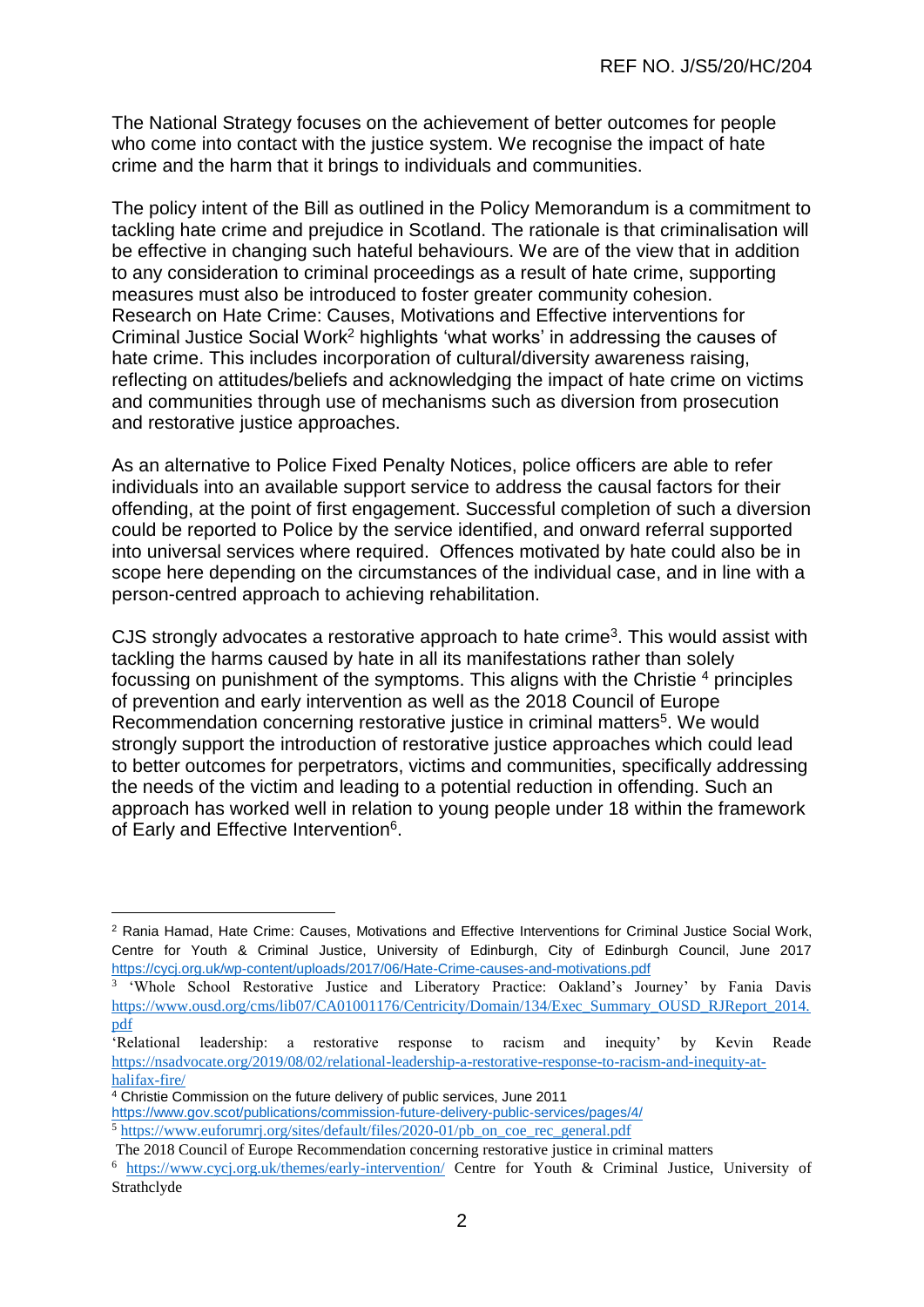We would cite the case of the well-publicised attack on the Welsh rugby player Gareth Thomas<sup>7</sup>. Although this would have been recognised as a hate offence on grounds of sexuality, he refused to press charges and instead advocated a restorative justice approach. He was quoted as saying that he hoped the teenager who attacked him due to his homosexuality would "learn" from the experience. He said he had opted to deal with his attacker using restorative justice - when a victim talks to the perpetrator about the harm they have caused - "because I thought they could learn more that way than any other way".

We acknowledge that in certain situations a restorative justice approach may not be appropriate. We would stress that any such restorative approach needs the clear consent of both parties.

In summary CJS agrees that there is a need for consolidation of existing legislation. We do however feel that alternatives to legislation should also be considered. This should include investing in and providing services and initiatives which will achieve an understanding of the crime and rehabilitation of the hate displayed. In particular we feel that restorative justice approaches and investment in education and awareness raising to promote community cohesion would be beneficial.

*2. The Bill brings together the majority of existing hate crime laws into one piece of legislation. Do you believe there is merit in the consolidation of existing hate crime laws and should all such laws be covered?*

CJS response – please refer to our answer to question 1

3. *Do you think that the statutory aggravation model should be the main means for prosecuting hate crimes in Scotland? Should it be used in all circumstances or are there protected characteristics that should be approached differently and why? For example, the merits of a statutory aggravation for sex hostility rather than a standalone offence for misogynistic harassment?*

### CJS response

1

Statutory aggravations could provide a means for prosecuting hate crimes in circumstances where a prosecution is deemed necessary. COPFS consider each case based on the individual circumstances. This is intended to allow for the likelihood of diversion where this is deemed appropriate. It is not clear whether crimes with the proposed new aggravators would be in scope for diversion.

This Bill does not propose covering all protected equality characteristics with aggravators at this stage. We note that there is not an intention to add the characteristic of sex to the list of aggravations although powers to do so at a later stage are included in the Bill. Such a proposal seems inconsistent with parity of treatment and may create an unintended hierarchy of characteristics. We understand however that a working group to look at specific laws relating to

<sup>7</sup> <https://inews.co.uk/news/gareth-thomas-hate-crime/>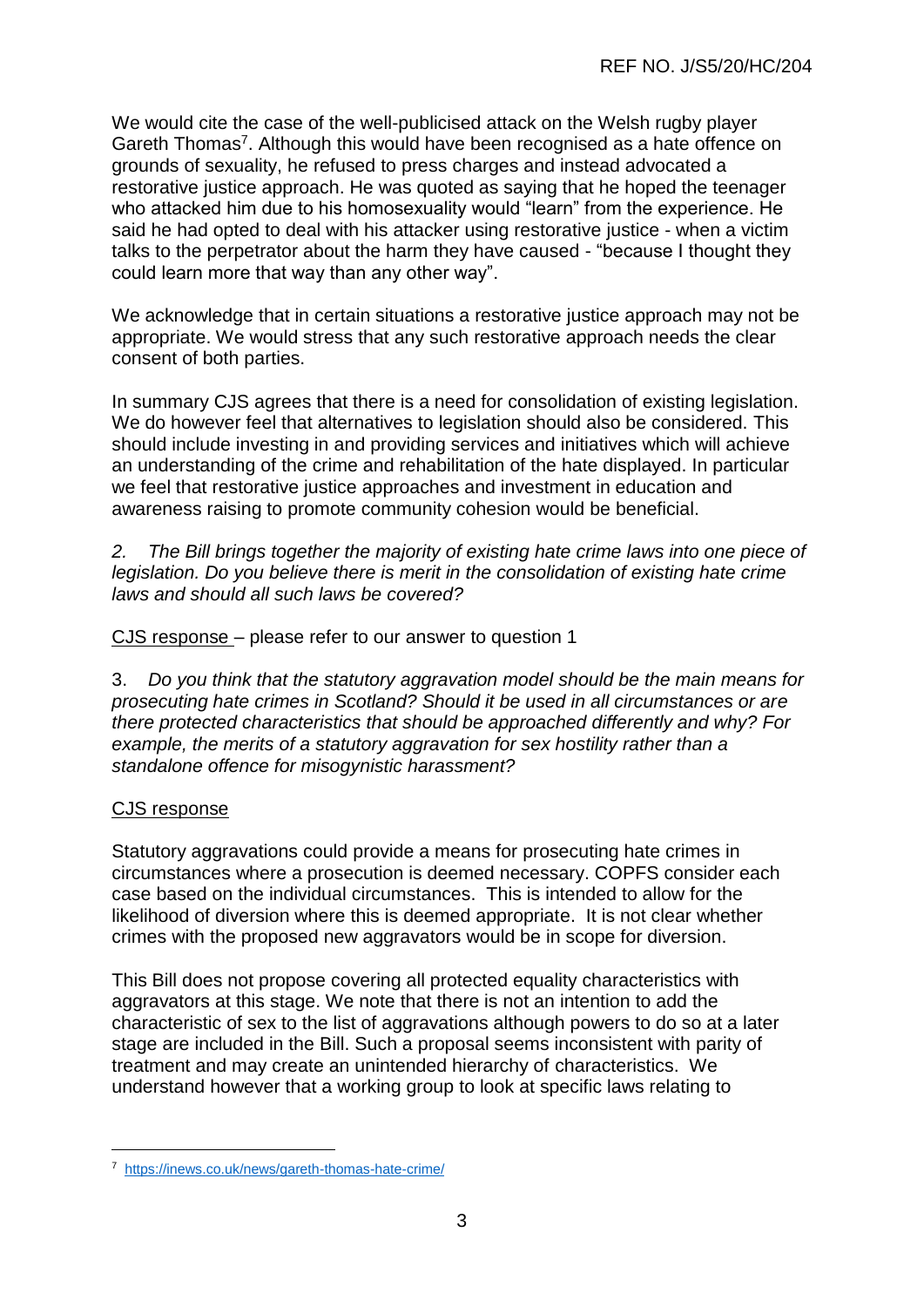misogyny have been proposed although we are unaware of the status of this group or the timescales for its deliberations.

CJS wishes to highlight the fact that aggravated sentences will presumably extend sentence length. This leads us to conclude that we are talking about custodial sentences and an increase in punitive measures whereas the key issue should be how to deal with the causes underlying offending behaviour to prevent a recurrence with more of an emphasis on rehabilitation and community-based sentences.

Approaches to reducing hate crime should follow the principles of the National Strategy<sup>8</sup> which aims to ensure that people are held to account for their offences in ways that help to **prevent and reduce further offending**. The split between the crime/aggravation is often not clear. A question we would wish to raise is what part of a sentence refers to the aggravation as opposed to the crime? Clear sentencing guidelines would be required should this Bill become legislation.

The impact of such aggravations on the Disclosure regime are unclear. Some examples in the accompanying Policy Memorandum would have been helpful.

4. *Do you think that a new statutory aggravation on age hostility should be added to Scottish hate crime legislation? Would any alternative means be measured effective? For example, would there have been merit in introducing a statutory aggravation (outwith hate crime legislation) for the exploitation of the vulnerability of the victim?*

CJS response – we would again highlight that, as with the proposed exclusion of sex characteristics, to not include age seems inconsistent with parity of treatment and may create an unintended hierarchy of characteristics. Vulnerability is not a protected characteristic under equalities legislation and would be difficult to define.

5. *Do you think that sectarianism should have been specifically addressed in this Bill and defined in hate crime legislation? For example, should a statutory aggravation relating to sectarianism or a standalone offence have been created and added?*

# CJS response

Sectarianism is not a protected characteristic in equalities legislation unlike for example religion and race. The issue of hate crime on sectarian grounds could potentially be covered in the Bill under the provisions relating to religion which is partly defined in the Bill under Part 3, 14 (3) (d) as 'participation in activities associated with such a culture or such traditions'.

### 6. *Do you have views on the merits of Part 2 of the Bill and the plans to introduce a new offence of stirring up of hatred?*

Yes. The Financial Memorandum states at paragraph 25 that 'in many cases conduct amounting to the stirring up of hatred can already be prosecuted in Scottish

1

<sup>8</sup> National Strategy op cit.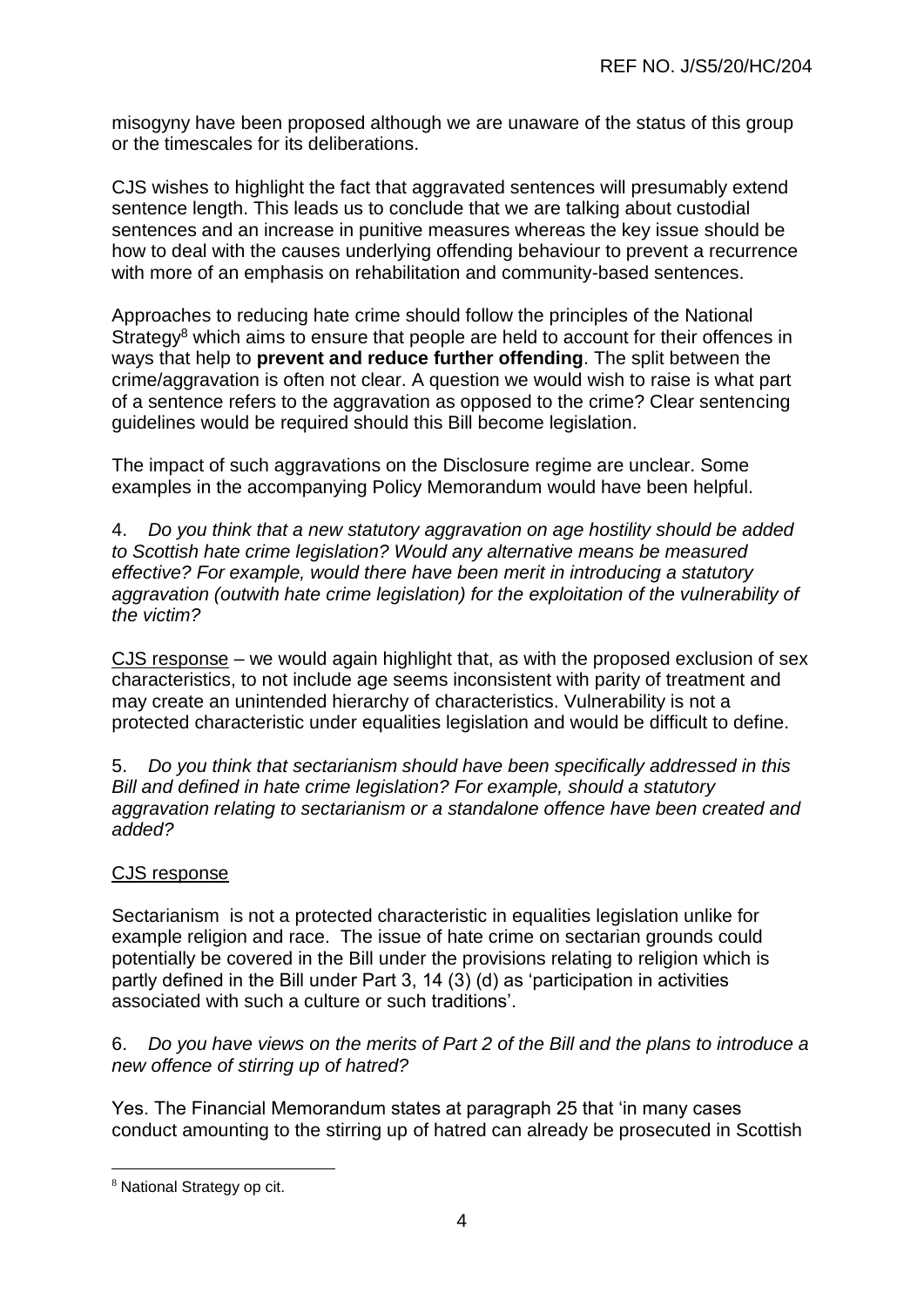courts using existing laws' relating to racial hatred. The accompanying Table 2 at paragraph 30 shows that there have been only 8 stirring up cases proceeded with since 2011 (until 2018) under these existing laws. The raises the issue of whether creating additional legislation is proportionate or the most appropriate route to follow.

The Financial Memorandum at Table 4 on paragraph 35 suggests that the maximum number of additional stirring up cases anticipated as a result of these proposals is three. Again it is therefore difficult to determine whether the legislation is proportionate. No examples are provided of what kinds of cases this would encompass nor are there examples of similar or alternative approaches taken to tackle hate crime in other countries and the impact that this has had on people's rehabilitation and further offending.

No examples are provided in the accompanying Policy Memorandum to explain how the law would work in practice particularly in relation to freedom of speech and expression. It is not clear what would count as stirring up hatred.

We understand that there have been very few stirring up prosecutions in England & Wales and the presumption as evidenced in the Financial Memorandum is that such a law would only create a very few additional cases here. There is however no guarantee that this would be the case.

7. *Do you have any views on the Scottish Government's plans to retain the threshold of 'threatening, abusive or insulting' behaviour in relation to the stirring up of racial hatred, contrary to Lord Bracadale's views that 'insulting' should be removed?*

Yes. Our issue relates to the implication that, by additionally specifying 'insulting' behaviour only in relation to race hate crimes and not for others, there is a hierarchy of equality under the law. It is not clear where a case that could be characterised as 'insulting' could not also be characterised as 'abusive'. This proposal does not seem consistent with parity of treatment for protected characteristics.

### 8. *Do you have any comments on what should be covered by the 'protection of freedom of expression' provision in the Bill?*

### CJS response

1

Yes. Paragraphs 11 and 12 imply freedom of expression will only apply in relation to sexual orientation and religion. It may be more appropriate to consider in the preamble to this Bill how freedom of expression, consistent with the Human Rights Act Article  $10<sup>9</sup>$ , can be achieved in this Bill. The intent should be to make a clear statement about the progressive country that Scotland wishes to be.

9. *Do you agree with the Scottish Government that Section 50A of the Criminal Law (Consolidation) (Scotland) Act 1995 about racially aggravated harassment should not be repealed?*

<sup>9</sup> <https://www.equalityhumanrights.com/en/human-rights-act/article-10-freedom-expression>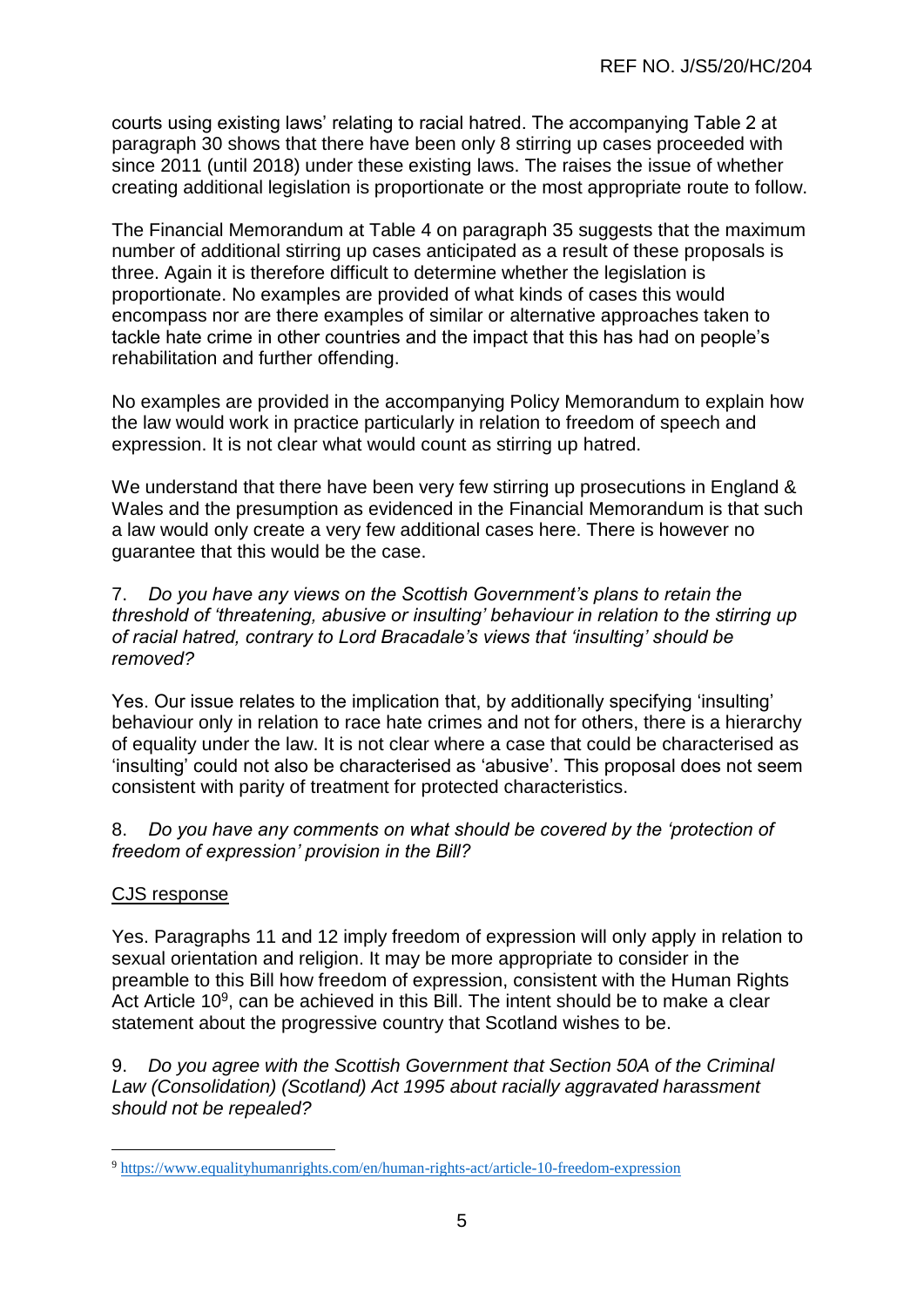### CJS response

No. Given part of the policy intent behind this Bill is consolidation and simplification of legislation then the purpose of consolidation should be to render equivalent legislation on the same topic obsolete.

10. *What is your view on the plans for the abolition of the offence of blasphemy?* 

### CJS response -no comment.

*Your response does not need to cover all of these areas and you can focus on those that are relevant to you or your organisation. Also, you are welcome to cover other areas in your submission that you think are relevant to the Committee's* consideration of the Bill.

#### CJS additional comments

Other issues we would wish to raise outwith the Committee's direct line of questions are as follows.

The Bill does not clearly define what is meant by 'hate'; nor indeed is there much in the Bill that relates to 'public order' both of which are in the title of the Bill. As per Rania Hamad's research<sup>10</sup> 'People may not be truly motivated by hate for their victims, and there is potential for obscuring the everyday 'ordinary experiences of prejudice that people may encounter.'

We would wish to highlight the danger of criminalising language that is in common use in some of our communities without providing the necessary public education and awareness campaigns to change such attitudes and behaviours, which can often be inter-generational. This is further complicated by the current political climate and the sometimes inflammatory language which is widely reported in the media, e.g. such as that arising from the Brexit debate.

When the language and actions of those in positions of public leadership can reinforce attitudes that may be viewed as encouraging hate then it may be unreasonable to expect the wider public to be clear as to what constitutes acceptable language and behaviour. This highlights a tension between stirring up hatred and notions of free speech which are complex.

In relation to the costings outlined in the Financial Memorandum we note that they are indicative at this stage. CJS would wish to highlight that as a provider of statutory training for Criminal Justice Social Work in relation to Hate Crime and Restorative Justice we would be required to amend and update our training materials to align with the new legislative framework and potentially also provide refresher training. We will work with Scottish Government colleagues to identify the costings linked to this but would stress that this would be an additional cost to CJS.

1

<sup>10</sup> Rania Hamad, op cit